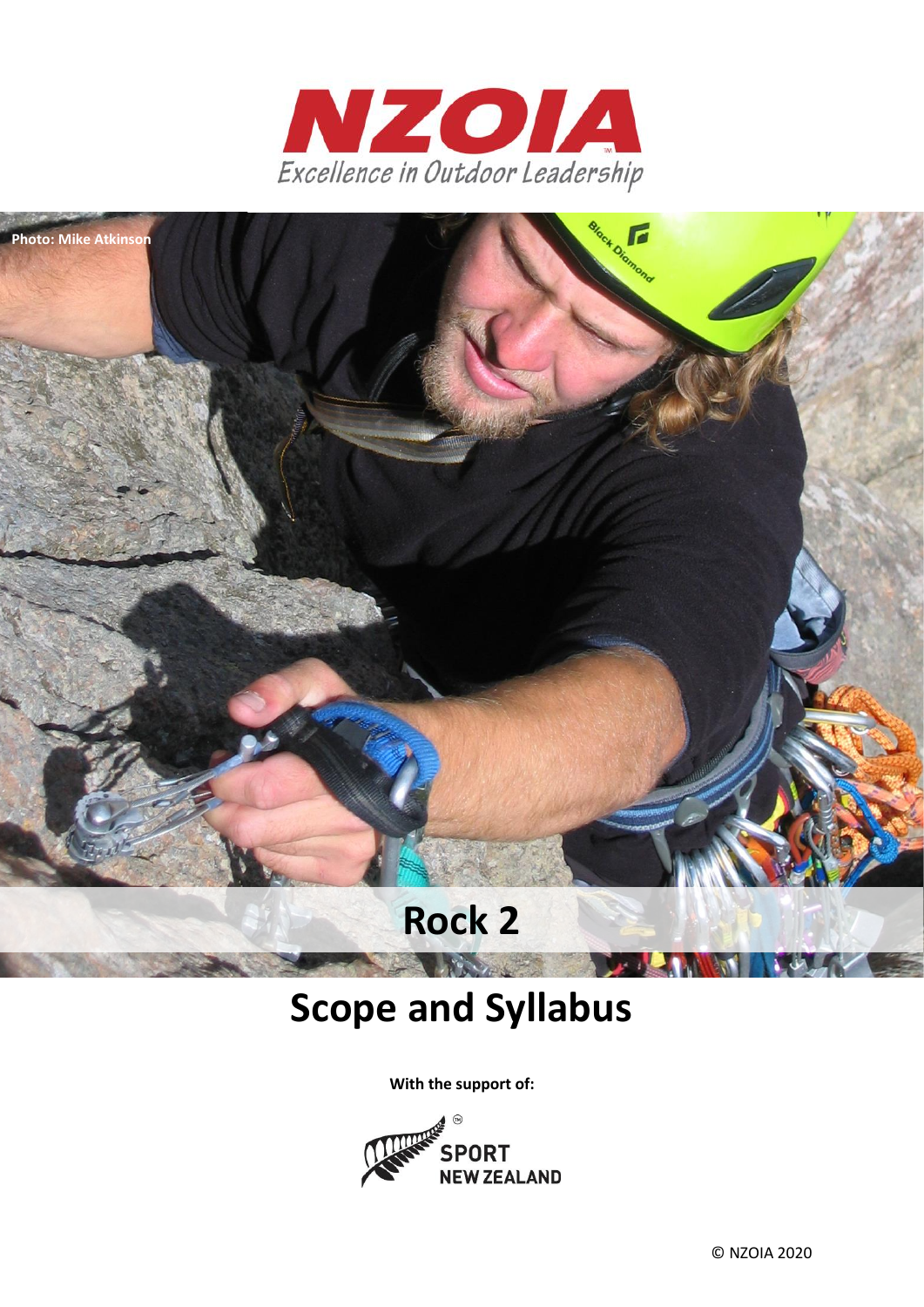# **NZOIA™ Rock 2 Scope**

# **Rock 2 Profile**

The NZOIA Rock 2 is able to:

- Instruct, guide and manage clients during lead climbing and multi-pitch climbing sessions
- Apply effective safety management
- Instruct/guide safe, well managed and positive learning experiences for clients
- Prepare and deliver teaching sessions
- Role model and promote accepted environmental practices
- Provide interpretive information about sites visited

# **Scope**

The holder of this qualification can organise, instruct and guide all aspects of rock climbing and abseiling including traditional and multi-pitch climbing.

# **Prerequisites**

Be a current Full Member of NZOIA

Be 20 years old or over

Hold a current First Aid Certificate (minimum of 12 hours or 2 day course including some direct contact with course tutors)

Hold a current Rock 1 or Sport Climbing qualification. Refer to NZOIA's policy for exemptions.

Have the following experience as evidence in a logbook:

**Total experience** – at least 80 days rock climbing (a rock climbing day is considered to be at least 4 hours climbing and no less than 6 pitches climbed) including;

**Personal experience** – at least 50 days personal lead climbing at a variety of crags including leading traditional grade 20 or higher, and 10 multi-pitch days

**Instructional experience** - at least 20 days instructing/guiding lead climbing on placed and fixed protection

The prerequisite experience requirements are minimums, extra days are recommended so that a broad range of experience is gained. Experience will include co-instructing/guiding or working as an assistant instructor/guide.

# **Registration and Revalidation**

Registration and revalidation with NZOIA provide proof of currency for NZOIA qualification holders.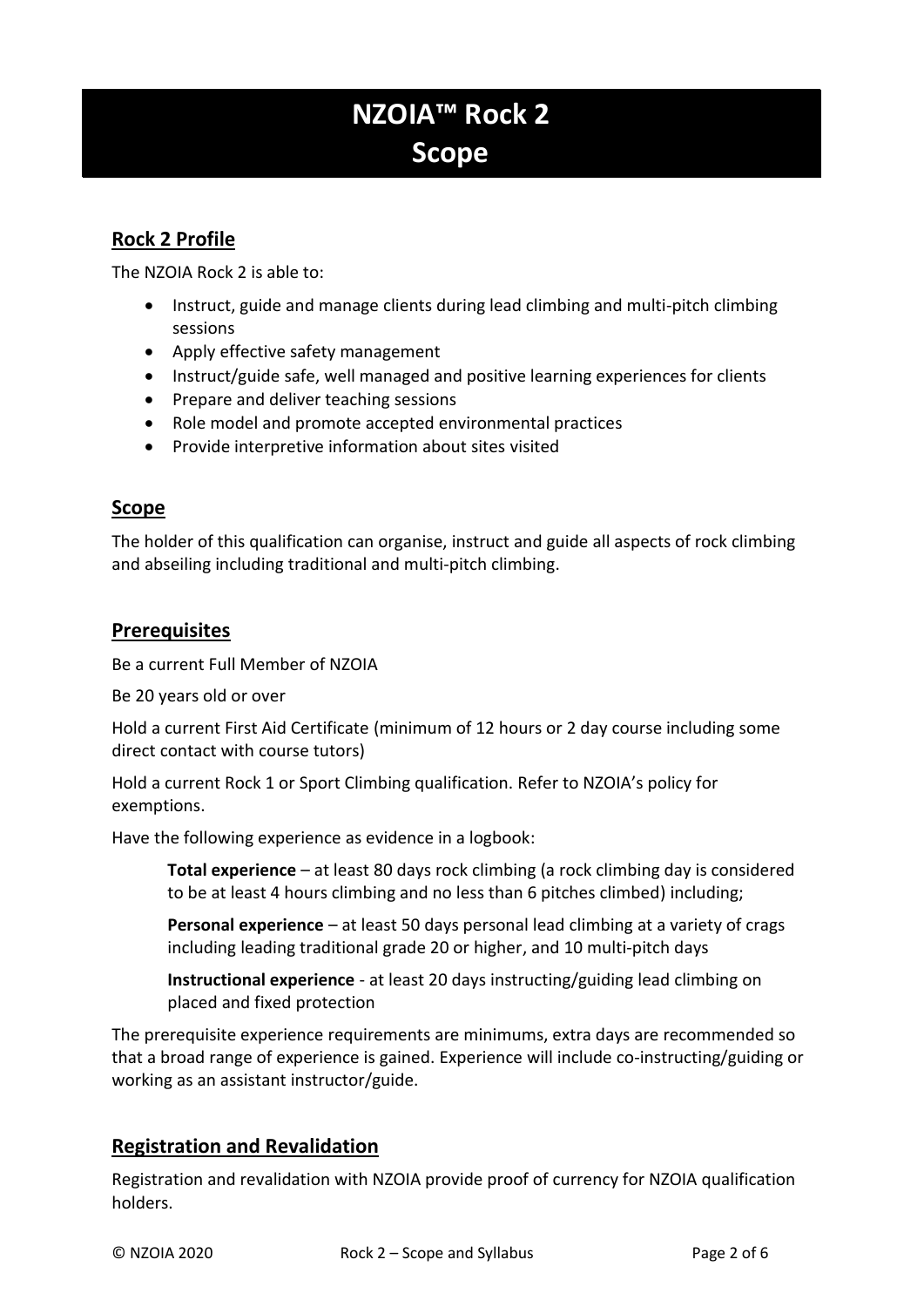# **Syllabus**

# **Assessment Notes**

The syllabus outlines what the content of the assessment will include and gives an idea of what assessment tasks the candidate will be asked to complete. All judgements on how the candidate meets the syllabus must be based on current good practice and industry standards.

Assessors use three types of direct evidence to judge a candidate's competency:

- Written questions/assignment
- Questioning and discussion
- Observation of practical tasks

### **Technical Competence**

#### **1. Describe rock climbing history and ethics**

The candidate will have understanding and awareness of:

- **1.1** The development of rock climbing as a sport and current developments and trends
- **1.2** The NZ Alpine Club Code of Conduct for Rock Climbers

#### **2. Demonstrate the care and correct use of rock climbing equipment and clothing**

The candidate will:

- **2.1** Use equipment that is in good condition, well maintained and is used in accordance with the manufacturer's recommendations and current good practice
- **2.2** Describe the advantages and disadvantages of current equipment used for rock climbing and reasons for choice
- **2.3** Complete a pre-activity check of equipment and describe how to identify worn equipment and the logging system of the equipment used
- **2.4** Demonstrate efficient rope management techniques on a multi-pitch climb or abseil
- **2.5** Carry and use the appropriate clothing for the environmental conditions

#### **3. Construct a variety of safe and efficient anchor systems**

The candidate will construct at least two multi-directional anchor systems which demonstrate the use of:

- **3.1** Placed protection e.g. wires, stoppers, hexes, camming devices
- **3.2** Fixed protection e.g. bolts, chains, bollards, trees or threads
- **3.3** Linking multi-point anchors (defined as three or more)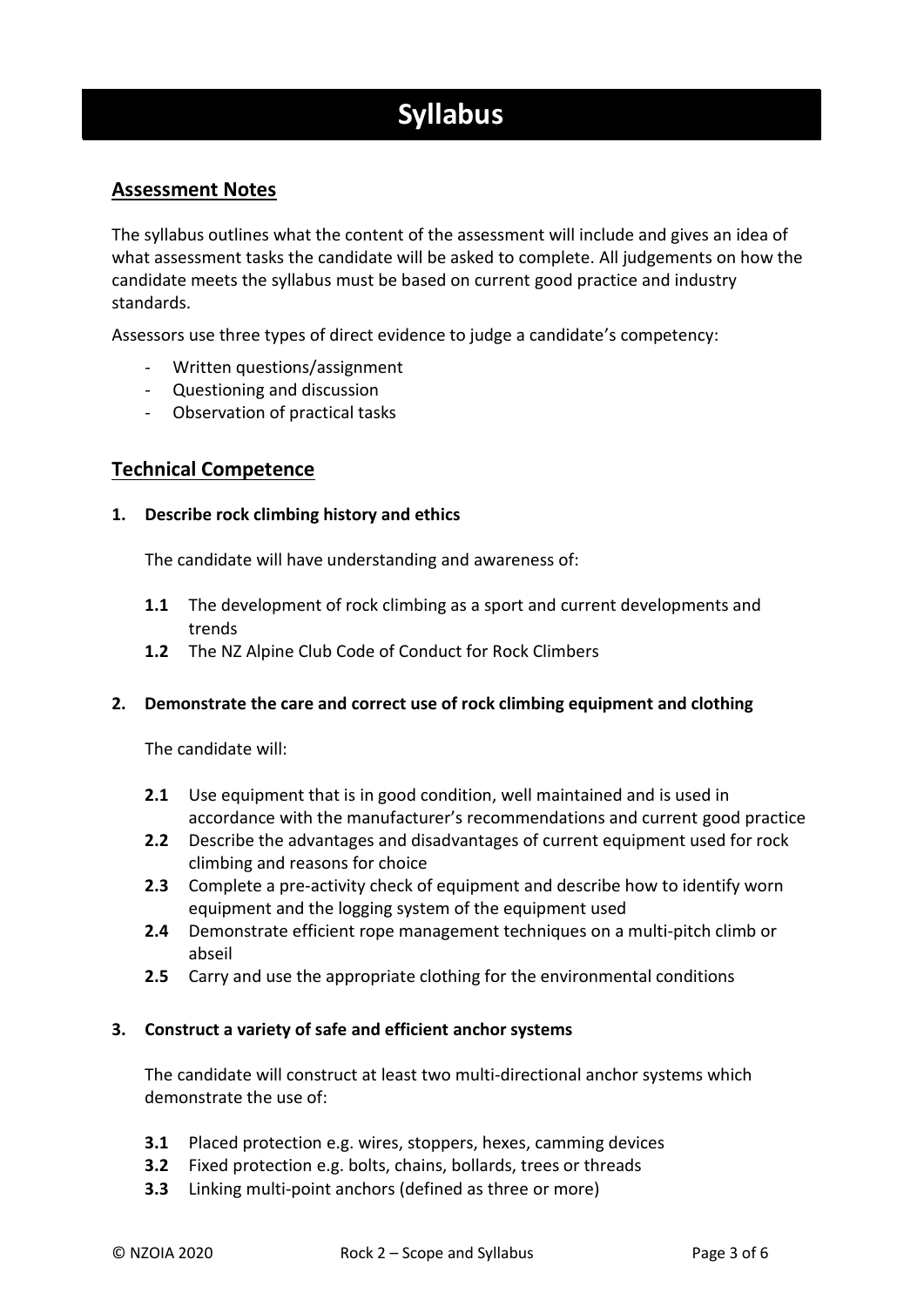#### **4. Construct belay and abseil systems suitable for multi-pitch climbing**

These tasks will usually be covered during multi-pitch lead climbing and descents. The candidate will:

- **4.1** Construct a belay system to bring up one or two clients, ready for operation within 10 minutes
- **4.2** Construct an abseil system for one or two clients, ready for operation within 10 minutes

#### **5. Demonstrate safe and efficient personal climbing and belaying**

The candidate will demonstrate safe and efficient technique while:

- **5.1** Leading a grade 20\* on placed protection
- **5.2** Belaying in a lead climbing and multi-pitch situation

\* If a suitable grade 20 climb is not available at the assessment venue the Assessors can use their judgement and have the candidates demonstrate leading a grade  $18 - 19$ using placed protection (to demonstrate their competency placing protection) **and** a grade 20 sport route (to demonstrate their personal climbing skills at grade 20)

#### **6. Demonstrate safe and efficient rescue skills**

These tasks will usually be covered during multi-pitch lead climbing and descents.

The candidate will demonstrate:

- **6.1** Lowering a climber using a belay device in guide mode e.g. Reverso, ATC Guide
- **6.2** Rescuing a lead climber, who has fallen below their belayer, using the following set of skills; escaping the system while using a belay device on the harness, abseiling to an injured climber, prusiking back to the stance, raising the climber using an assisted hoist and then an unassisted hoist
- **6.3** Abseiling with an injured or frightened climber

# **The Environment**

#### **7. Role model and promote accepted environmental practices**

The candidate will:

- **7.1** Demonstrate and/or describe the responsibilities to land owners and other users, including access protocols
- **7.2** Role model and promote the NZ Alpine Club Code of Conduct for Rock Climbers
- **7.3** Role model and promote the principles of Leave No Trace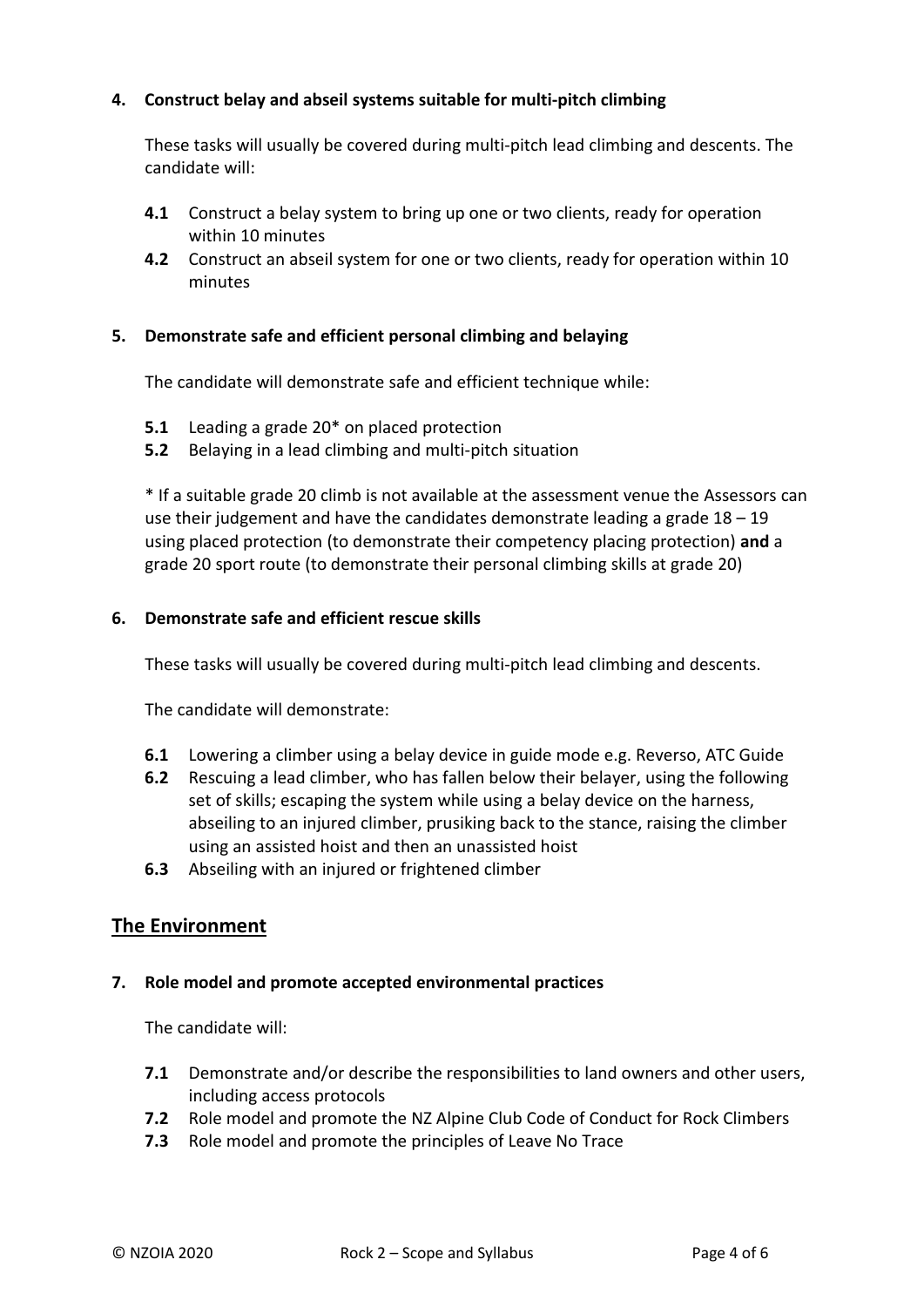#### **8. Demonstrate and/or describe cultural and environmental knowledge and interpretation of climbing sites visited**

The candidate will demonstrate an understanding of, and provide interpretive information about:

- **8.1** The natural and cultural history of the area
- **8.2** The geology of the climbing site
- **8.3** Local flora and fauna

#### **Group Management and Leadership**

**9. Instruct, guide and manage clients during lead climbing and multi-pitch climbing sessions**

The candidate will be responsible for clients during lead climbing and multi-pitch climbing sessions and demonstrate:

- **9.1** Effective briefing and debriefing
- **9.2** Supervising and coaching climbers and belayers
- **9.3** A leadership style that is appropriate for the clients; their skill and experience level and their needs
- **9.4** Establishing rapport with clients and having an awareness of their emotional, cultural or other needs
- **9.5** Manage clients safely and efficiently both climbing and descending a multi-pitch route

#### **10. Apply effective safety management**

The candidate will:

- **10.1** Manage client safety by use of appropriate terrain, equipment and systems
- **10.2** Demonstrate risk management principles to minimise, isolate or eliminate any identified hazards
- **10.3** Use an effective communication and a systematic checking system with clients during climbing and abseiling
- **10.4** Have a first aid kit and be able to deal with first aid situations if required
- **10.5** Never compromise their personal safety or the safety of their clients
- **10.6** Demonstrate safe practices, good judgement and sound decision making within the scope of this qualification